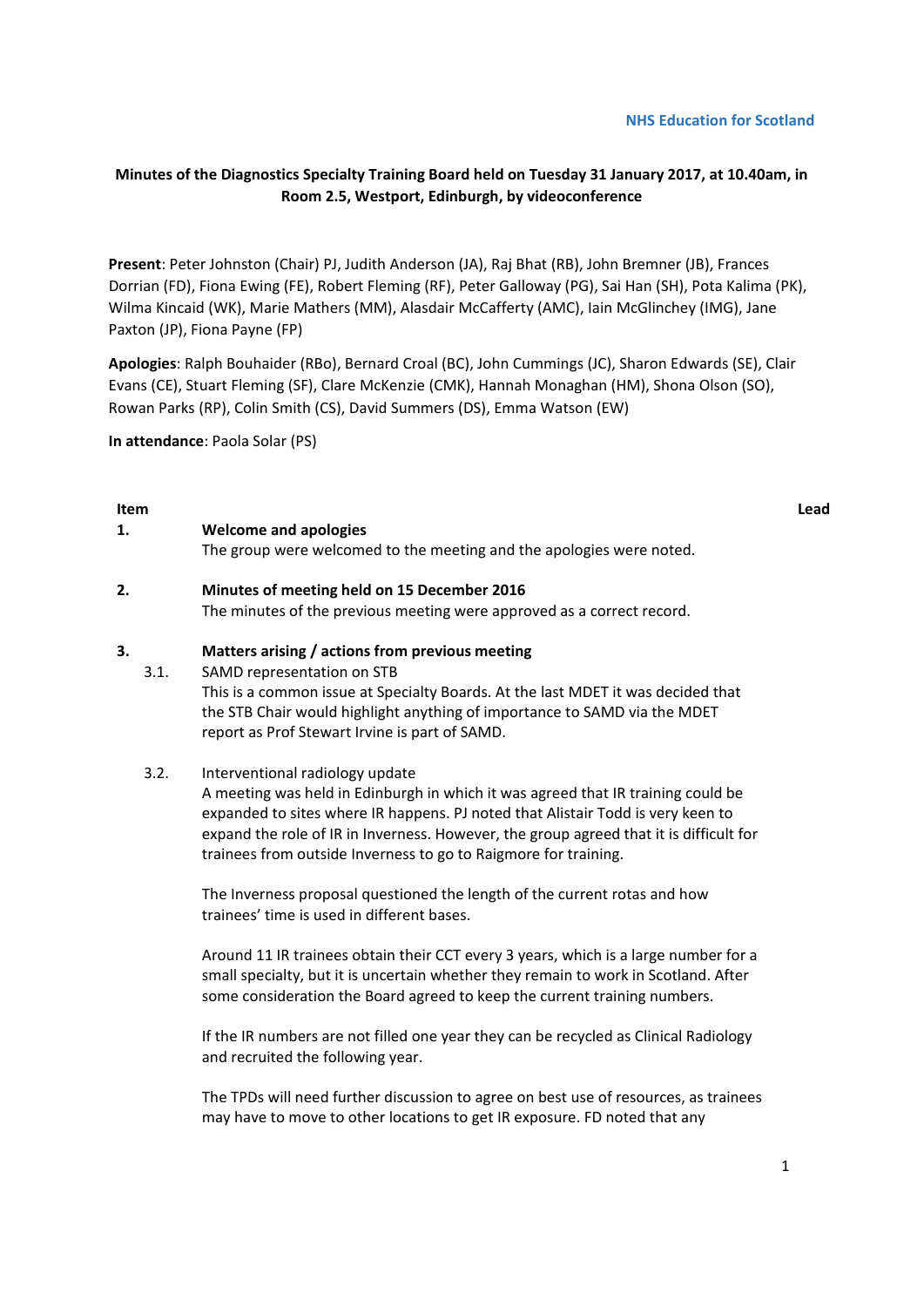proposal to change the balance of trainees in hospitals will have to go through the Medical Director and the Finance department. More discussion on operational details would be required.

- 3.3. Medical Microbiology ePortfolio update PJ informed the Board that the College has given a grace period so trainees may continue to use the old ePortfolio until after the ARCP period this year.
- 3.4. Academic representation on STB Academic representation has not been confirmed yet.
- 3.5. Paediatric Pathology Two trainees have started the new training programme in Glasgow. One of them will rotate to Aberdeen for a block.

PJ expressed the Board's congratulations to all those involved for putting together the Paediatric Pathology programme, as well as their thanks to NES for sorting all the recruitment issues.

- 3.6. LaMP PJ will speak to Ronald MacVicar about increasing the course capacity. **PJ**
	-

## 3.7. SHARE Website

If anyone has good practice cases that they would like to share in the Quality website please send them to PJ or CMK.

3.8. PSU

The Performance Support Unit was launched today.

# **4. TRAINING MANAGEMENT**

4.1. Recruitment Update

FD gave the current numbers for recruitment. It was noted that the numbers can still be increased ‐ to do so please contact the Regional TPM Administrator.

- Radiology: 13 in the West (of which 4 are expansion posts), 4 in the South East, 6 in the North (3 of the expansion posts), 2 in the East
- Interventional Radiology: 1 per region, all expansion
- Histopathology: 6 in the West (2 expansion), 3 in the South East (2 expansion), 3 in the North (2 expansion), 3 in the East.
- Chemical Pathology: 2
- Combined Infection Training: 2 with ID/General Medicine 1 in the East and 1 in the North. 6 with MMB/ID – 1 in the North, 2 in the South East and 3 in the West.
- Virology: No posts as there are no CCTs this year.
- Nuclear Medicine: 1 post
- Diagnostic Neuropath: 1 post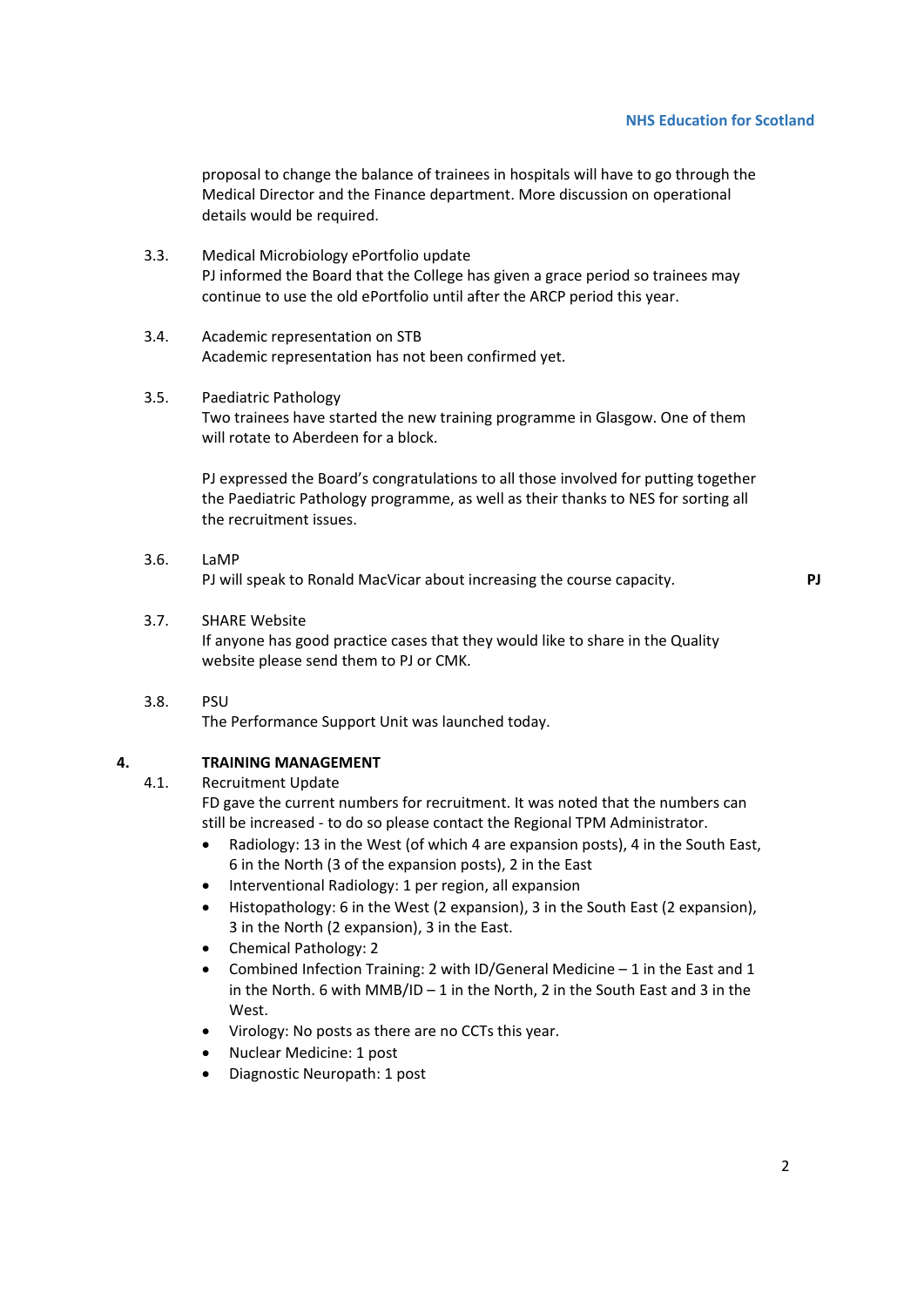It was clarified that, when a trainee goes OOP for one year or more, the Board can backfill the post. If it is less than one year, the post has to be filled with a locum. Backfills have to be recruited via the recruitment system either for August or February intake.

Histopathology recruitment is currently taking place and it had been noticed that although there are less candidates, they seem to be of better quality. Over 70% of posts have been offered already.

Radiology interviews will take place in the second half of February.

### 4.2. Joined up ARCP Pilot

MM is trying to set up a date to discuss the pilot. The group is keen to do the pilot in Histopathology, and they hope it will also go ahead for CIT. CMK will be included in the discussions.

### 4.3. Virology TPD

Dr Aitken is stepping down as TPD for Virology. The Board discussed whether it would be possible to replace this post with a joint CIT TPD, such as ID and Virology or similar. The post holder would still need to oversee all specialties. This needs further discussion. It was agreed to go ahead with the recruitment of a new Virology TPD.

### **5. PROFESSIONAL DEVELOPMENT**

No update

#### **6. QUALITY**

The visit to MMB in QEH went well. There have been various improvements since last year's visit. Work is still ongoing. A report will be available in the next couple of weeks.

Scheduled visits to Radiology in Forth Valley and Histopathology in Scotland are in the calendars. There will be other visits later in the year.

Trainee associates will be incorporated to Quality panels.

There are no details available yet for the GMC Visit to Scotland later in the year.

## **7. FACULTY DEVELOPMENT**

No update

## **8. STRATEGIC PLANNING AND DIRECTORATE SUPPORT**

The Aberdeen region office has been temporarily relocated to ADEC until April, while refurbishment works are taking place in the deanery. Phone numbers remain the same at the moment.

**9. Updates**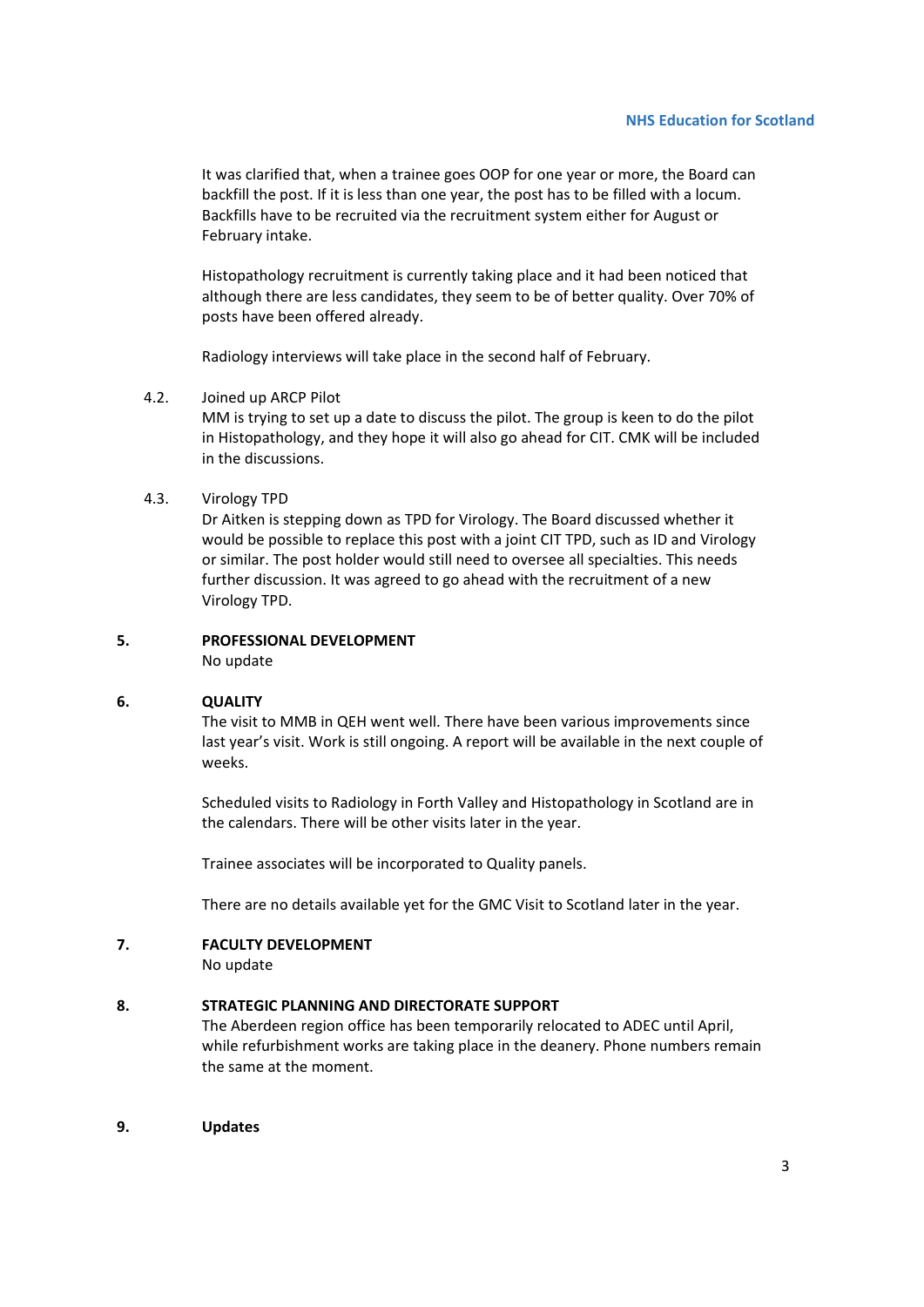## **NHS Education for Scotland**

- 9.1. LDD No further update
- 9.2. Histopathology No further update.
- 9.3. Diagnostics Neuropathology No further update.
- 9.4. Paediatric Pathology No further update.
- 9.5. Forensic Histopathology Matthew Lyall has handed in his resignation. Recruitment for a replacement is in place.
- 9.6. Radiology Staffing issues in the South East continue, with 17 consultant vacancies at present. This is starting to impact on training. In the West there is a chronic shortage of office space, which PJ will bring up in the report to SAMD. Radiographer reporting is another issue as trainees are not happy with them.
- 9.7. Medical Microbiology No further update.
- 9.8. Virology No further update.
- 9.9. Combined Infection Training There is now an STC for CIT.
- 9.10. Chemical Pathology and Metabolic Medicine There is a good candidate for ST1 and two for ST3. There are ongoing discussions about whether there should be ST1 trainees in these joint specialties.

PJ has highlighted in the NES Annual Report the ongoing concerns about Chemical Pathology.

- 9.11. Nuclear Medicine The GMC had confirmed that trainees coming into Nuclear Medicine from Radiology could get a Nuclear Medicine CCT and a Radiology CESR. The trainees were happy with this.
- 9.12. Trainee issues No representative.
- 9.13. Academic issues